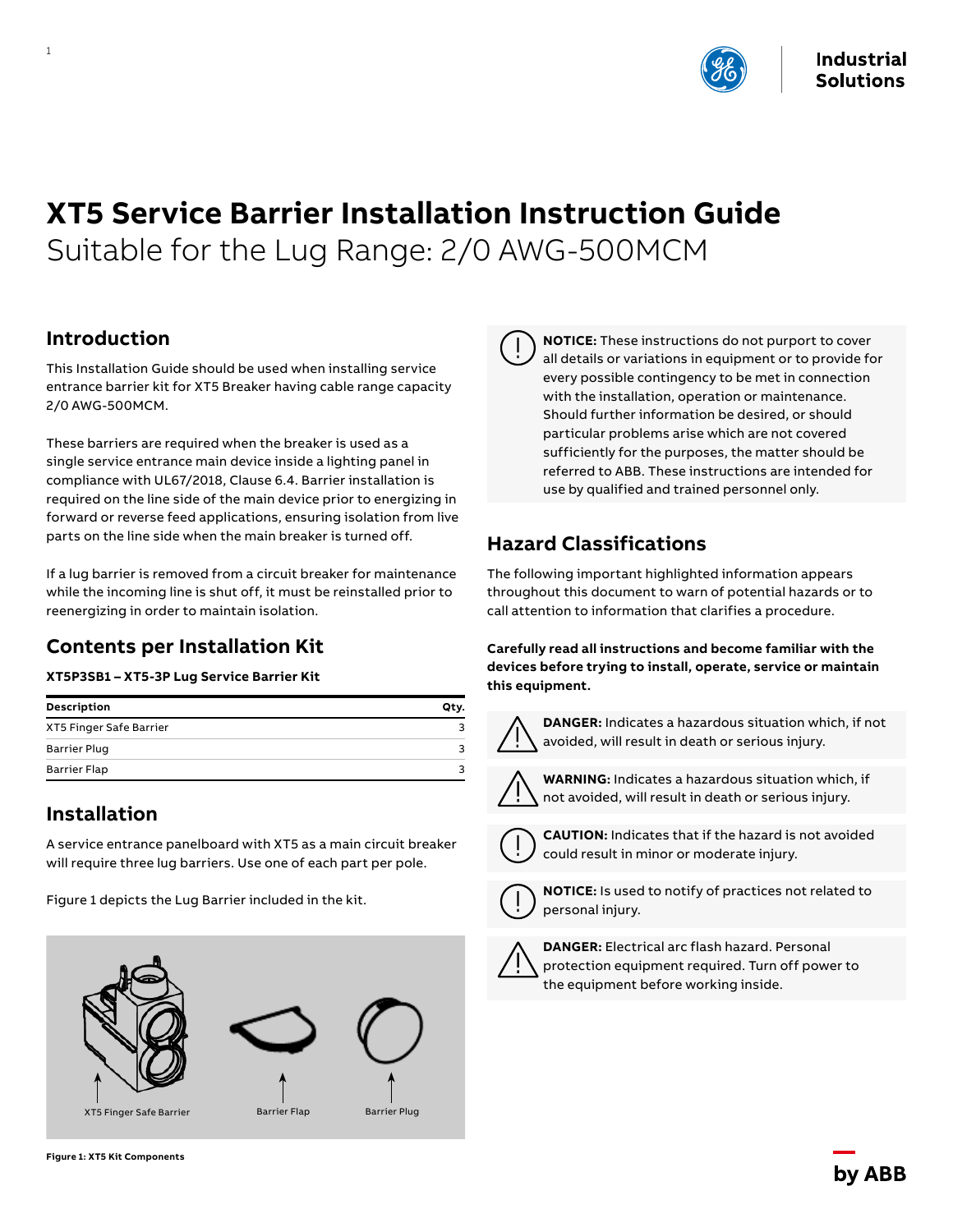### **Kit Installation Steps**

To install Finger Safe Barrier follow steps provided under this installation procedure.

This Finger Safe Barrier must be installed prior to the wire connection to the circuit breaker.

- Item A Terminal Cover Screw
- Item B Terminal Cover
- Item C Lug Top Screw (M10 Socket Head, ●)
- Item D Lug
- Item E Finger Safe Barrier
- Item F Wire Plug
- Item G Lug assembled with Finger Safe Barrier
- Step 1: Remove Item A and Item B
- Step 2: Un-tight Item C
- Step 3: Remove Item D
- Step 4: Assemble Item E on Item D
- Step 5: Assemble Item C and F to form sub assembly Item G
- Step 6: Assemble Item G
- Step 7: Tighten Item C by torque value 319 lb-in as shown in Figure 8
- Step 8: Assemble Item B using Item A with two fingers tight



**Figure 2: Remove the Item A and B from Circuit Breaker Figure 3: Remove the Item C on Lug Item D**





**Figure 4: Remove the Item D from Terminal Slot Figure 5: Assemble the Item E on Item D**

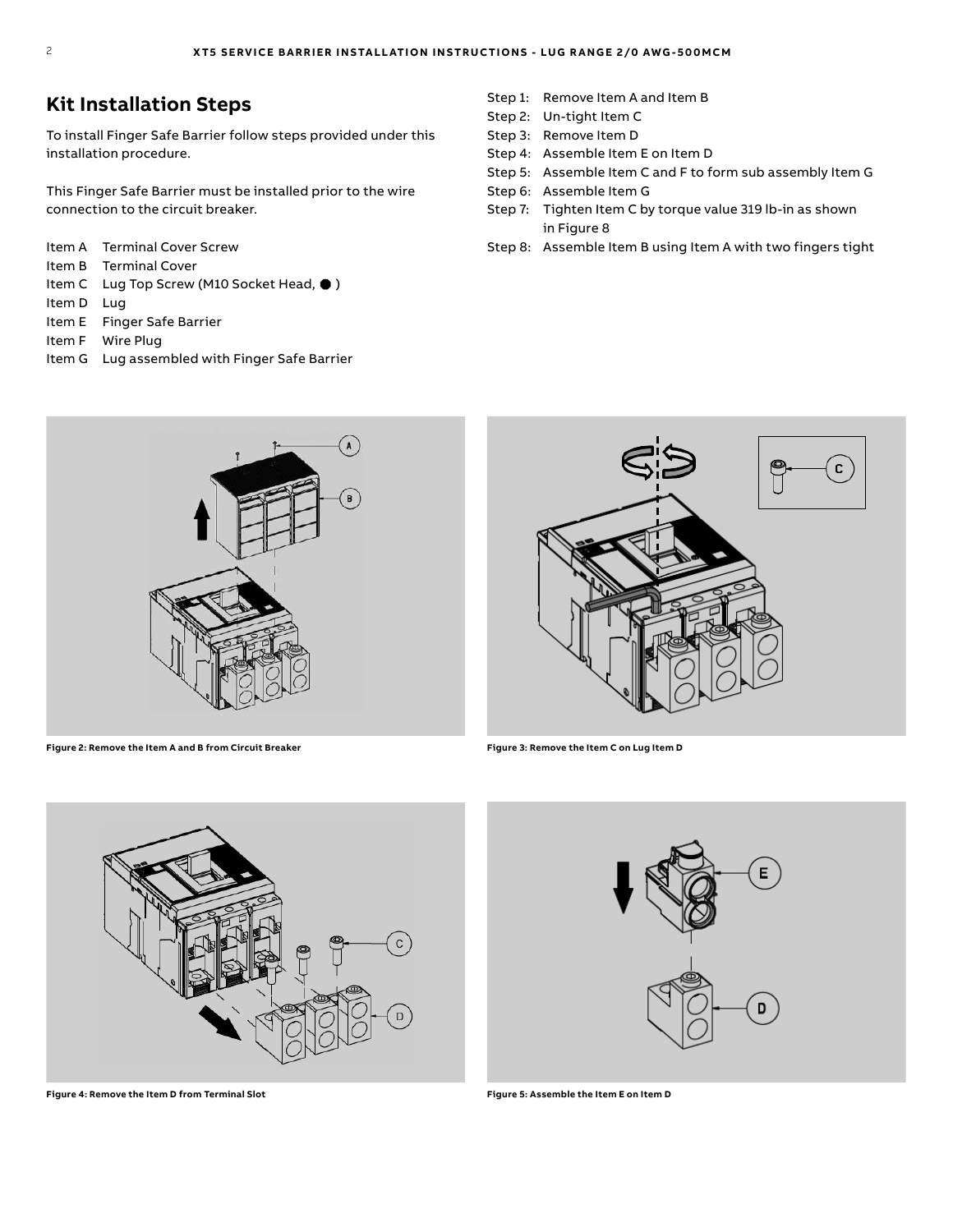